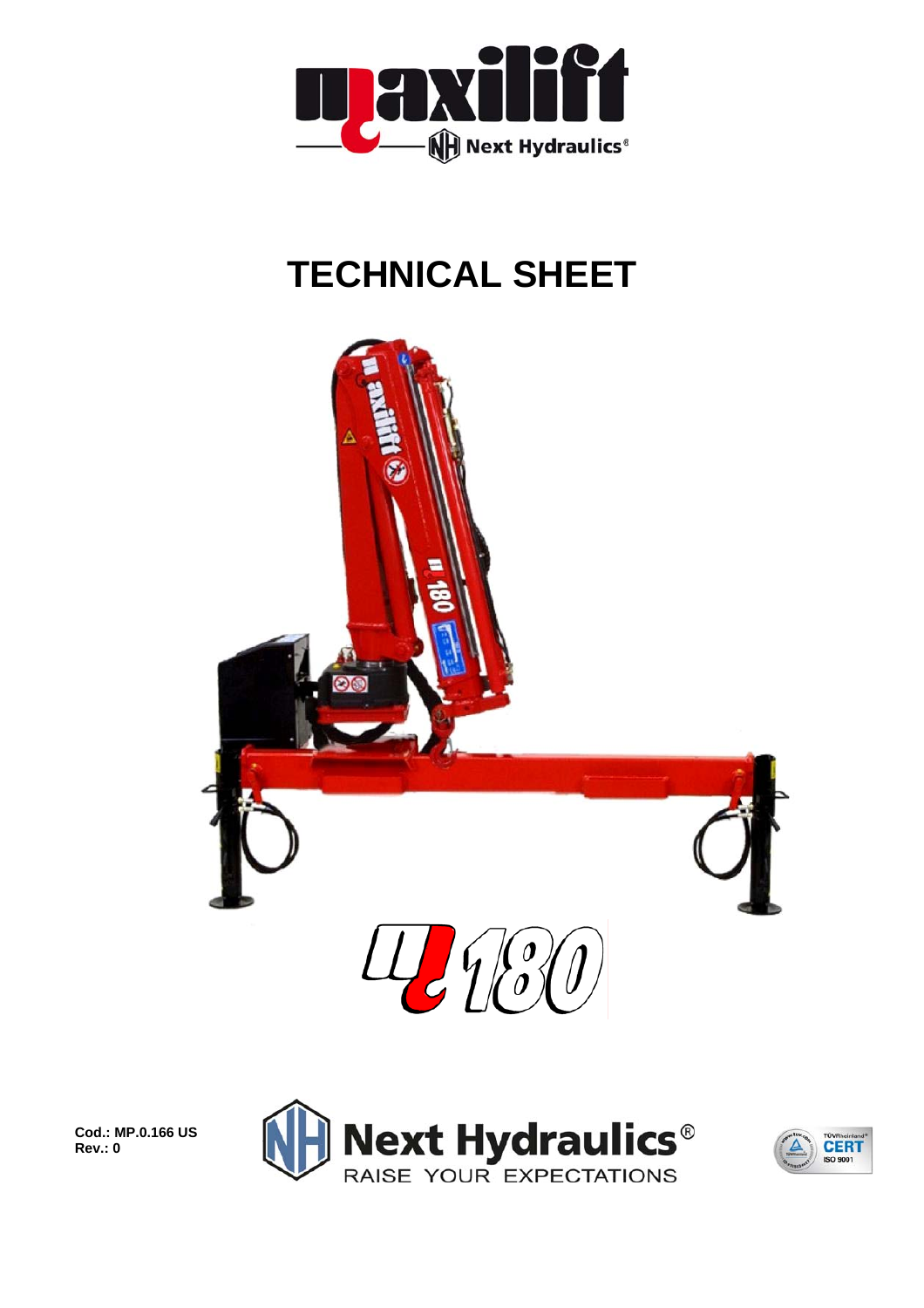





| <b>CRANE</b>    |         | в     | С       |     | L max |  |
|-----------------|---------|-------|---------|-----|-------|--|
| <b>ML 180.2</b> | 201/2"  | 51/2" | 32 3/4" | 24" | 118"  |  |
| <b>ML 180.3</b> | 20 7/8" | 63/4" | 34 5/8" | 33" | 157"  |  |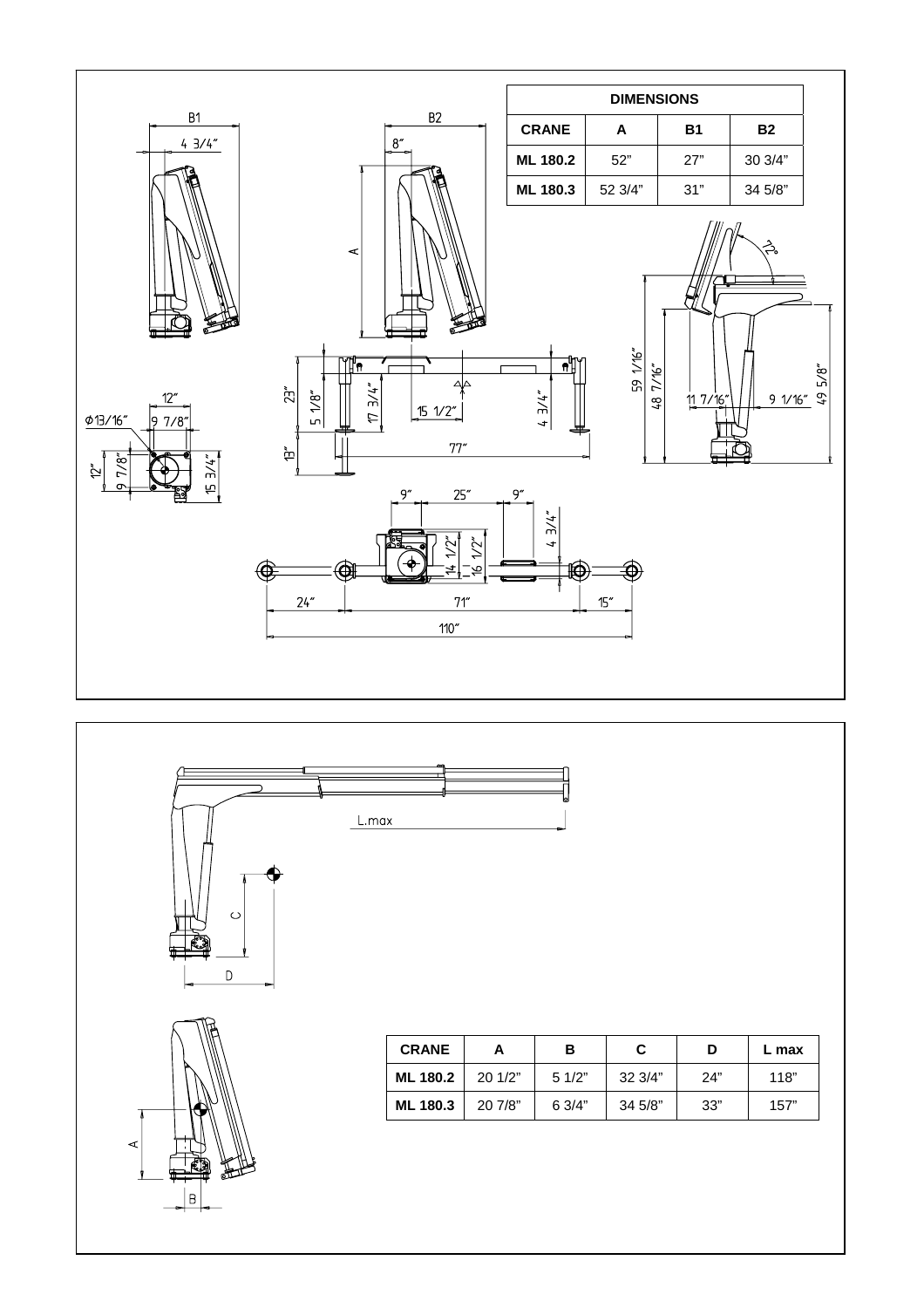|                                                |                         | <b>VERSION</b> |          |  |  |
|------------------------------------------------|-------------------------|----------------|----------|--|--|
| <b>TECHNICAL DATA</b>                          | <b>U.M.</b>             | ML 180.2       | ML 180.3 |  |  |
| <b>CRANE RATING</b>                            | ft Ibs                  |                | 12550    |  |  |
| STANDARD EXTENSIONS Nr<br>(HYDRAULICS)         | $N^{\circ}$             | 2H             | 3H       |  |  |
| <b>STANDARD OUTREACH</b>                       | ft                      | 9'11"          | 13'1"    |  |  |
| <b>SLEWING ANGLE</b>                           | $\circ$                 | $330^\circ$    |          |  |  |
| <b>MAXIMUM ANGLE SLOPE</b>                     | $\circ$                 | $5^\circ$      |          |  |  |
| <b>SLEWING TORQUE</b>                          | ft Ibs                  | 1475           |          |  |  |
| MAX. LIFTING HEIGHT FROM CRANE BASE            | ft                      | 13'1"          | 16'5''   |  |  |
| SUGGESTED OIL FLOW                             | gpm                     | $1.6 \div 2.1$ |          |  |  |
| <b>MAX. WORKING PRESSURE</b>                   | p.s.i.                  | 3045           |          |  |  |
| VERS. "H"<br><b>BASIC CRANE WEIGHT</b>         | lbs                     | 395            | 420      |  |  |
| VERS. "E"                                      |                         | 440            | 460      |  |  |
| <b>BASE WEIGHT WITH EXTENDABLE STABILIZERS</b> | lbs                     | $225 \div 240$ |          |  |  |
| BEAM WEIGHT WITH 2 EXTENDABLE STABILIZERS      | lbs                     | $150 \div 180$ |          |  |  |
| MOTOR ABSORPTION FOR ELECTROHYDR, CRANE 12V    | $\mathsf{A}$<br>min/max | 70/170         | 70/170   |  |  |
| MOTOR ABSORPTION FOR ELECTROHYDR, CRANE 24V    | A<br>min/max            | 35/85          | 35/85    |  |  |

| <b>WINCH SPECIFICATIONS</b>                 |        |      |
|---------------------------------------------|--------|------|
| MAX. WINCH SINGLE LINE CAPACITY (3rd LAYER) |        | 1100 |
| ROPE DIAMETER                               | inches | 1/4" |
| ROPE LENGTH                                 | ft     | 82   |
| WINCH KIT WEIGHT                            | lbs    | 110  |

| <b>VERSION</b> | <b>DESCRIPTION</b>      |  |  |  |
|----------------|-------------------------|--|--|--|
| "E" 12V        | ELECTROHYDRAULIC        |  |  |  |
| "E" 24V        | <b>ELECTROHYDRAULIC</b> |  |  |  |
| "Н"            | HYDRAULIC               |  |  |  |

| <b>OPERATING TIMES</b> |                         |                         |       |                          |                               |       |                              |       |
|------------------------|-------------------------|-------------------------|-------|--------------------------|-------------------------------|-------|------------------------------|-------|
| VERS.                  | <b>SLEWING</b><br>(rpm) | <b>LIFTING</b><br>(sec) |       | <b>LOWERING</b><br>(sec) | <b>EXTENSION OUT</b><br>(sec) |       | <b>EXTENSION IN</b><br>(sec) |       |
|                        |                         | p min                   | p max |                          | 180.2                         | 180.3 | 180.2                        | 180.3 |
| "E" 12/24V             | 1.8                     | 17                      | 32    | 12                       | 25                            | 33    | 12                           |       |
| "H" (PTO)              | 2.0                     |                         |       | 12                       | 25                            | 33    | 12                           |       |

p min: min. working pressure p max: max. working pressure